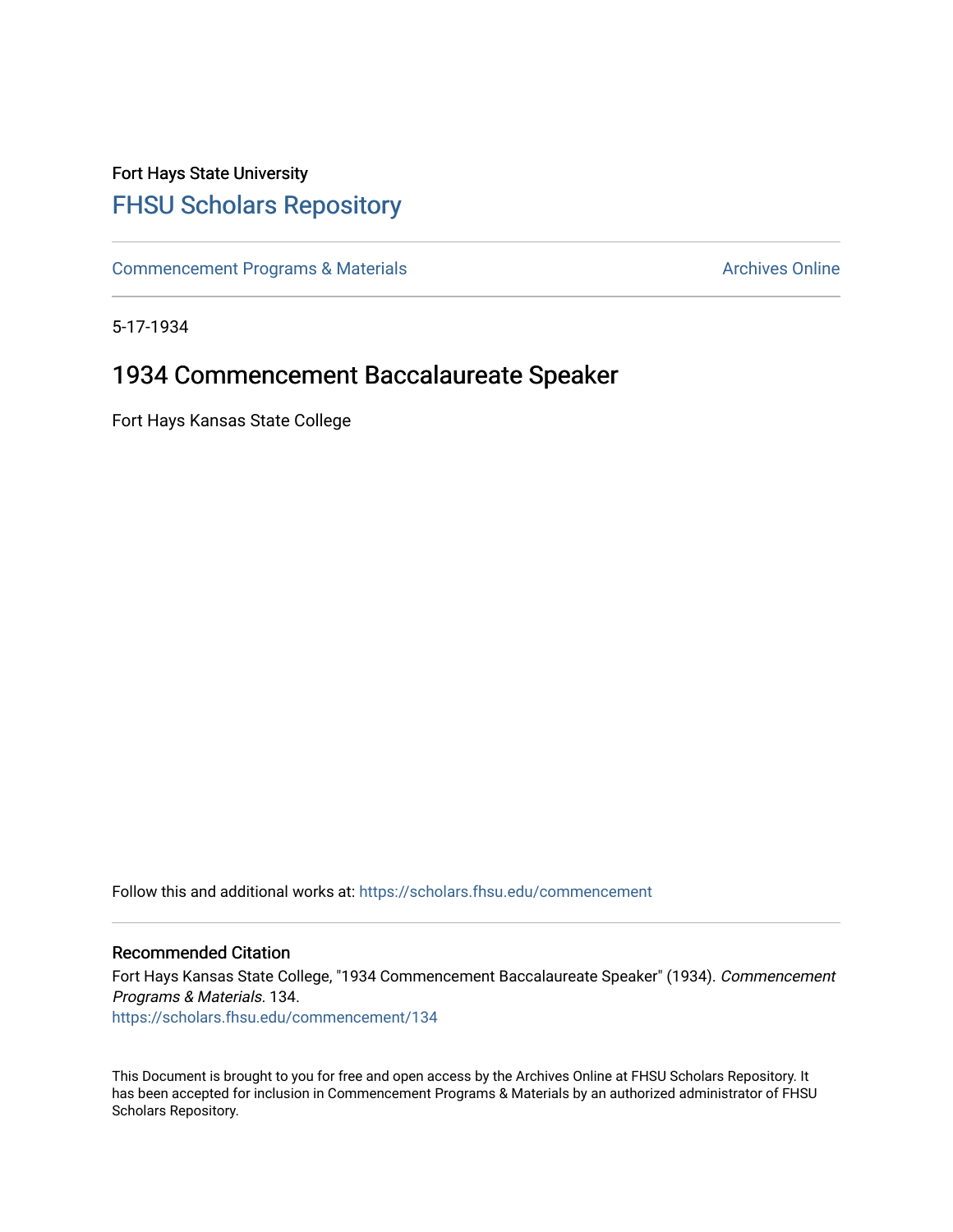

Commencement Dinner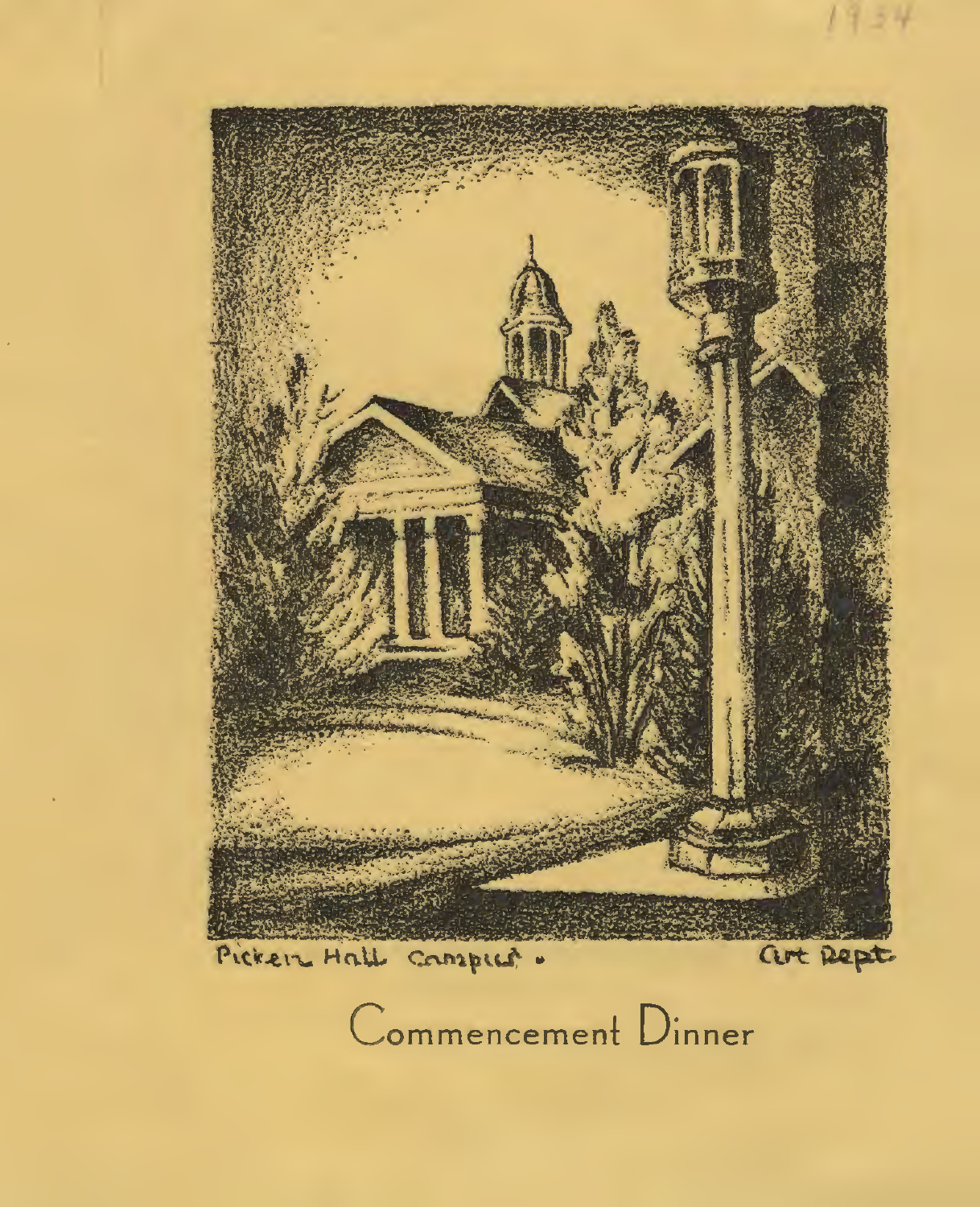

IN HONOR OF

### SUMMER SCHOOL CLASS OF 1946

 $\frac{1}{1-\epsilon}$  o  $\frac{1}{1-\epsilon}$ 

CODY COMMONS FRIDAY EVENING, AUGUST 2, 1946 FIVE FORTY-FIVE O'CLOCK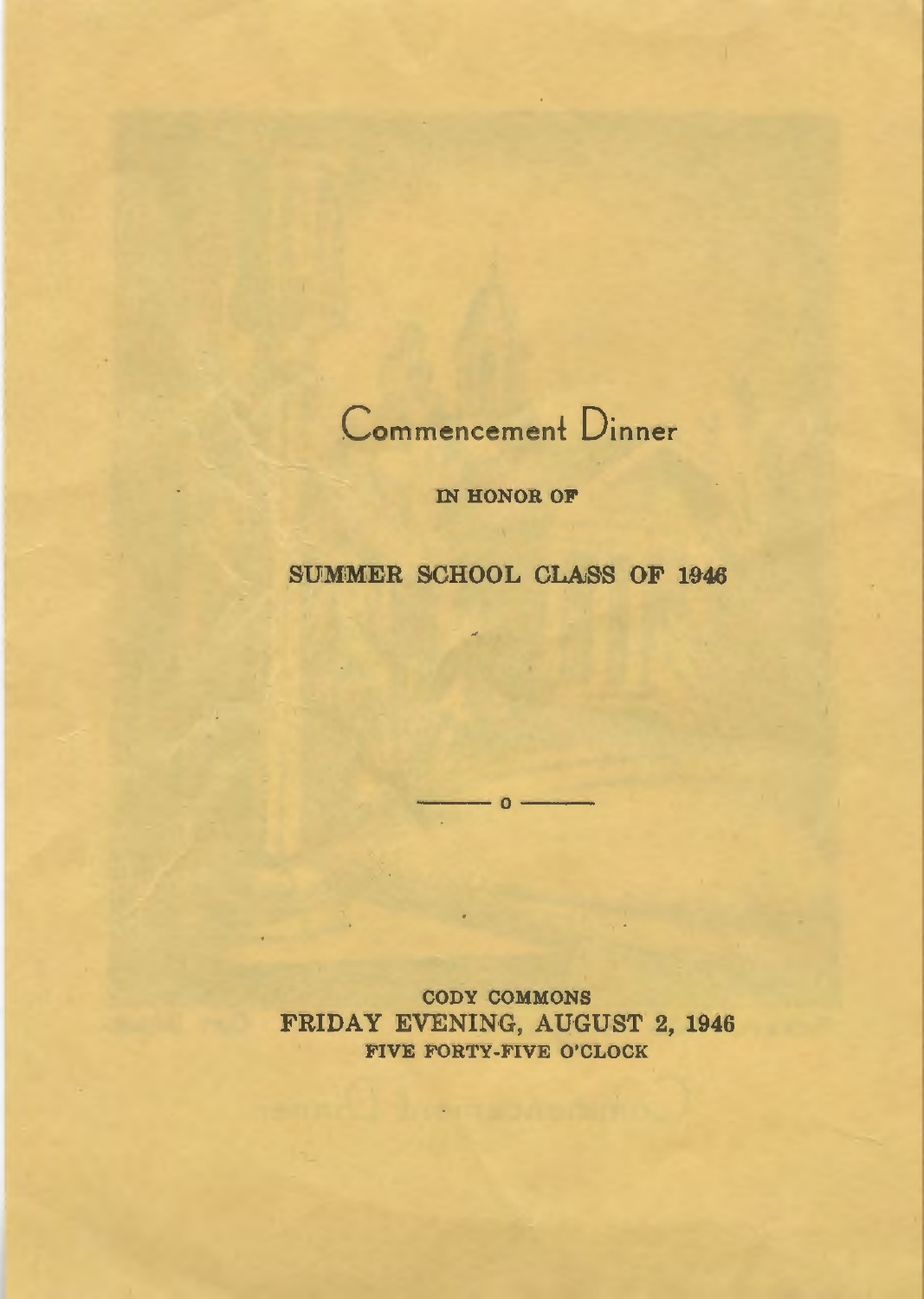### **PROGRAM**

HOWARD LAMOREUX, B.S. 1984

#### TOASTMASTER

President of the Alumni Association Fort Hays Kansas State College

 $\overline{\phantom{a}}$ 

Invocation - - - - - Rev. Timothy Gottschalk

College Anthem - - Led by Dr. Robert M. Taylor

"Take Joy Home" - - - - - - - - Bassett Virginia Lusk, 1946 Accompanist, Yvonne Ruder

Greetings · - - Lyman Dwight Wooster President, Font Hays Kansas State College

**Contract Contract** 

Response - - - - - - - - Geraldine Farr President, Summer School Class